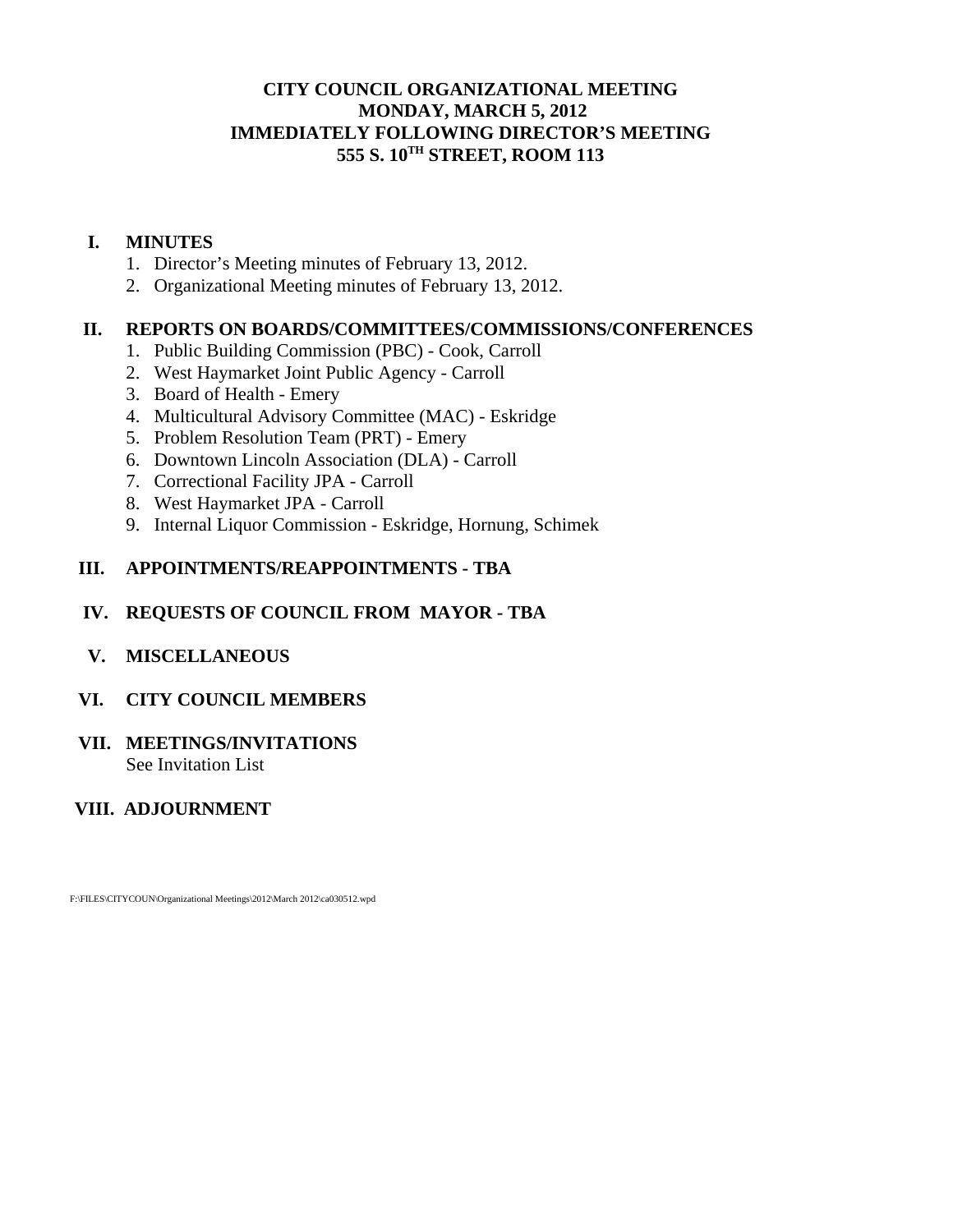## **MINUTES CITY COUNCIL ORGANIZATIONAL MEETING MONDAY, MARCH 5, 2012**

- **Present:** Gene Carroll, Chair; Adam Hornung, Vice Chair; DiAnna Schimek; Carl Eskridge; Doug Emery; and Jonathan Cook
- **Absent:** Jon Camp
- **Others:** Rick Hoppe, Chief of Staff; Trish Owen, Deputy Chief of Staff; and Denise Pearce, Senior Policy Counsel

Chair Carroll opened the meeting at 2:28 p.m. and announced the location of the Open Meetings Act.

## **I. MINUTES**

- 1. Director's Meeting minutes of February 13, 2012.
- 2. Organizational Meeting minutes of February 13, 2012.

With no corrections the above minutes were approved.

## **II. REPORTS ON BOARDS/COMMITTEES/COMMISSIONS/CONFERENCES**

## **1. Public Building Commission (PBC) - Cook, Carroll**

Cook stated the Commission received an update on the public art plans for 555 S.  $10<sup>th</sup>$ , with wall railings in place for hanging artwork. Now soliciting artists.

Approved general vouchers, and at 555 S.  $10<sup>th</sup>$  Street replacing all exit signs.

# **2. West Haymarket Joint Public Agency - Carroll**

Carroll stated one important item is employee tracking on the job site with 61% coming from Lincoln, 23% from the surrounding counties. Almost 85% of employees working at the job site are from Lincoln or surrounding areas. Do have 38 interns from the University of Nebraska, and \$98 million, 74% of the money spent, is staying in the State of Nebraska. Exactly what the JPA said at the beginning. We had people posting the money would go out of the state, with firms from Minneapolis and New York, etc., but the majority of the money is staying here. Do have pictures of the site.

Carroll stated the rebar update listed 26 caps had to be changed, but we're a lot better off than what we thought originally. The process is on time and on budget.

#### **3. Board of Health - Emery**

Emery stated they had discussion on the dog and cat issues which are before Council today for public hearing. Also, going through the ten essential services for public health. This was part of a community discussion on what the top ten should be. This month working on diagnosis and investigating the health problems and hazards in the community.

#### **4. Multicultural Advisory Committee (MAC) - Eskridge**

No report.

# **5. Problem Resolution Team (PRT) - Emery**

No report.